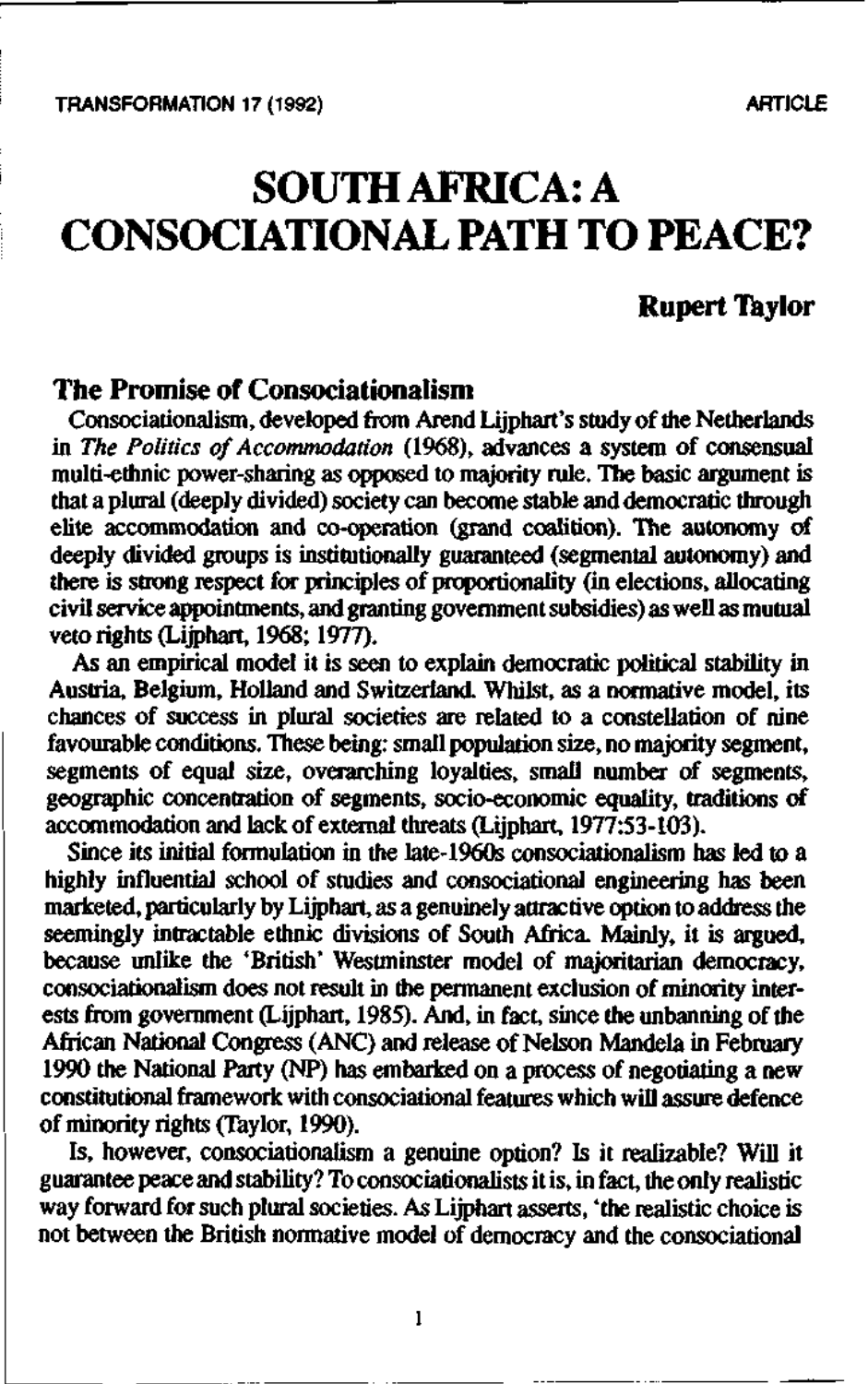**model, but between consociational democracy and no democracy at all' (1977:238). It is argued that in the case of South Africa some form of partition may be the only solution if consociationalism fails (Lijphart, 1985:46).**

**The consociational position has been resolutely defended and Lijphart argues that critics have failed to invalidate his arguments (1985:83-117). At least one critic concurs: David Laitin notes that 'much of the criticism levelled at consociation has been successfully handled by Lijphart' (1987:264). This, however, reflects more the inadequacy of existing criticisms rather than the strength of consociationalism. For, there are two key respects in which Lijphart's work can be found to be seriously wanting - over the understanding of ethnicity and endorsement of the mainstream social scientific method. These are considered in turn.**

# **The Meaning of Ethnicity**

**Whilst consociationalism has often been subjected to debate at the level of its internal logic, little attention has been directed to fully and seriously questioning implicit assumptions about ethnicity. At this level, consociationalism is problematic in that it fails to address complex social dynamics and cannot adequately explain how and why deeply divided societies, like South Africa, should be understood in terms of ethnicity.**

**Lijphart's arguments are tied to plural society theory in which, reflecting the prevailing academic consensus of the late-colonial period, the key underlying source of conflict in societies marked by social and cultural pluralism, is taken to lie in deep primordial forces of ethnic identity.<sup>1</sup> The primordial perspective holds that: 'Before an individual becomes a member of a society or nation, modernizing or otherwise, he or she already has a sense of common origins, of cultural or physical sameness, or of simple affinity - of "our kind"' (Greenberg, 1980:14). It is because ethnic differences are thus taken to reflect inherent and universal divisions within the human species that they are seen as 'inevitable determinants of social organization' (Miles, 1989:87).**

This, Lijphart accepts. He argues that ethnicity is not simply related to material **factors and must be seen in terms of 'primordial' group loyalties which 'have extremely deep and strong roots' (1977:227). Ethnicity is taken as an immediate factor with a tenacity and an irreversibility in divided societies. Any efforts to eradicate ethnic loyalties are seen to be 'quite unlikely to succeed' and counterproductive (1977:24). It is important to recognize that Lijphart's work necessitates an uncritical acceptance of the primacy and permanency of ethnicity. If it** is not really so intractable as all that, then the rationale for consociationalism **rapidly evaporates. As a method for systematic accommodation consociationalism rests on accepting ethnic divisions as discrete basic building**

 $\overline{c}$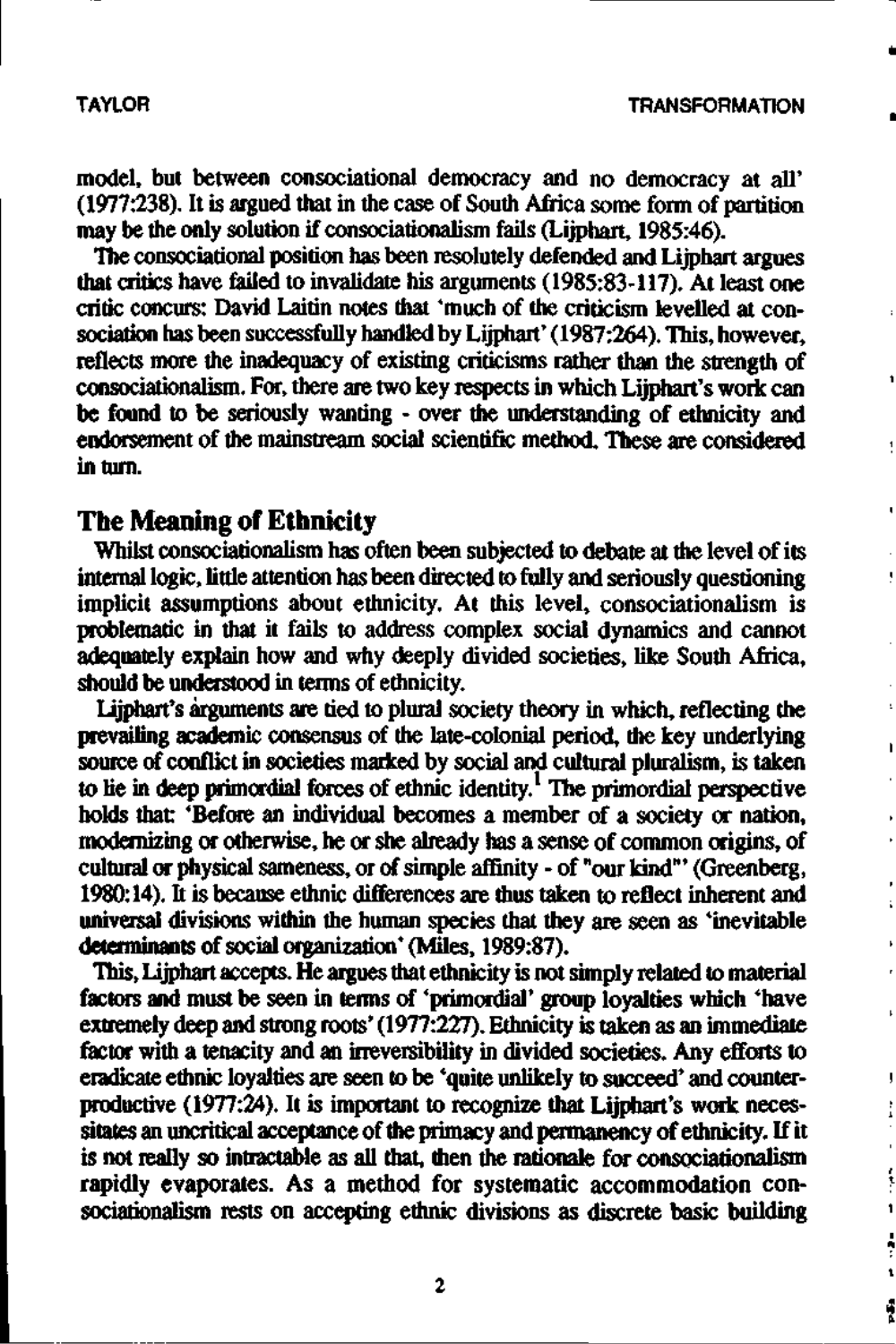## blocks (1977:45).

Lijphart's attempt to offer theoretical content to notions of ethnicity does, however, fall short. The central problem is that rather than sociologically account for the presumed force of ethnicity it is taken as a given and cultural differences are reified as immutable; the terms 'plural society' and 'primordialism' are used as if they were explanation enough and serve as theoretical vanishing points. Subjective (psychological and emotional) dimensions of ethnicity are not probed; there is, for example, no attempt to focus on cognitive aspects of prejudice and social psychological processes of ethnic categorization. This is poor social science and represents a major failing. If, as Lijphart maintains, ethnicity is an independent causal factor, the specific causal dynamics involved have to be shown in detail. Just how do presumed ethnic differences act as the major obstacle to change in deeply divided societies? How is a 'plural society' different from a non-plural society? Furthermore, abandoning any semblance of serious comparative study, failing to probe social processes at work and de-emphasizing the importance of nationalism, ethnicity is merely assumed to essentially refer to the same phenomenon in the different settings selected for study.<sup>3</sup> But can ethnicity really be taken to have the same meaning in South Africa as in Holland and Austria?

The argument that ethnicity has an independent causal significance, with its own effects and determinate relationships, is not sustained. In truth, contentions about ethnic categories as discrete entities with exclusive characteristics have no solid basis. There is no social scientific validity to statements about natural divisions within the human species. This is clear when it is recognized that ethnic categorization is a comparatively recent phenomenon. There is no immanent reality to such categories as Zulu, Xhosa and Afrikaner. It is not surprising that Lijphart, accepting ethnic blocs as monolithic, also ignores the nature of intragroup conflicts and their regional variations.<sup>4</sup> Lijphart's emphasis on the exclusiveness of ethnic identity leads to some shaky conclusions, especially in his view that in South Africa, under conditions of open electoral competition, there would be no majority segment because 'ethnic groups are by far the strongest candidates for acting as segments' (1985:121). This fails to recognize that most Africans have not internalized ethnic labels and that the African National Congress is inclusive and promotes a non-racial patriotism (Mayer, 1975; Adam, 1990).

In fact, Lijphart's stress on the 'given' nature of ethnicity is belied by his argument that, because 'group identification and loyalty are not a zero-sum game', consociationalism can work to defuse ethnic divisions (1975:86). Thus, as Luigi Graziano has written: 'One is led... to the paradoxical conclusion that in consociational democracy, integration is premised on the permanent division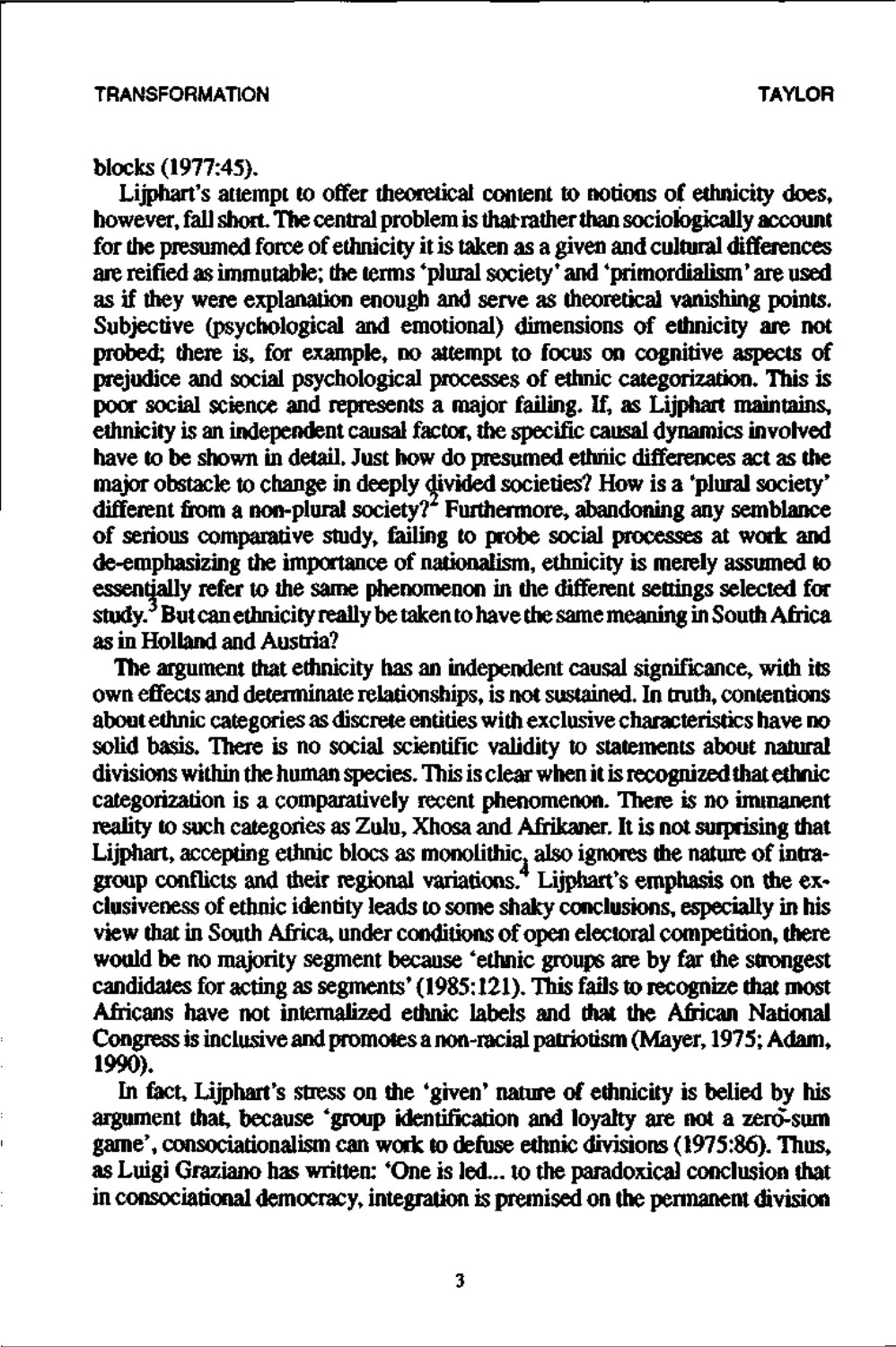**of society into mutually exclusive blocs' (1980:351). Throughout Lijphart's work this stark contradiction is left to stand; there being no attempt to recognize the limits of this reading and seriously assess competing interpretations of ethnicity - to explicitly analyze the situational and malleable nature of ethnicity or to address the debate concerning primordial needs and instrumental dimensions of ethnic identity.<sup>5</sup>**

**Lijphart's failure to address such issues is a direct result of accepting primordial notions of ethnic identity as** *the* **cause of conflict. For, by emphasizing subjective factors, consociationalism locates 'explanation' outside the ambit of social** structural forces.<sup>6</sup> Little room is given to the role of underlying material condi**tions, issues pertinent to class analysis and patterns of state control. Lijphart does not focus on the legacy of colonial relationships, consider patterns of ownership of land and capital or ask who benefits from political systems so strongly marked by ethnic divisions. The extent to which ethnic divisions parallel wide socio-economic inequalities - notably pertaining to income differentials, the poverty line, and unemployment rates - in South Africa are played down. There are few references to widely documented patterns of discrimination. To the extent that such issues are discussed, Lijphart's rejection of materially-based explanations is poorly argued. It is based on a crude empiricist representation of Marxist approaches in which appeals to the 'fact' that economic differences are secondary to questions of ethnic loyalties are seen as being sufficient counterweight**

**The deeper reason as to why Lijphart's position is so underdeveloped is not, however, hard to fathom. It is simply that ethnic difference is not a primordial quality. Ethnicity is not innate, it is not essentially 'given'. Rather, ethnicity is socially constructed, it is an abstraction, a fluid ideological notion that does not exist outside of the mind (Sharp, 1989a). And as such it has been deliberately fostered by ruling interests to support certain social formations and consolidate control.**

**That ethnicity is better understood as a social construction, historically based in particular economic and political policies which have sought to constitute ethnic difference, is evident from any critically informed analysis of South African society. For, the National Party has endeavoured, through apartheid, to construct a nation of ethnic minorities. Apartheid, drawing on organic notions of 'national' communities derived from German Romanticism, created a view that South Africa is a multi-national country comprised of discrete ethnic groups, such as Zulus and Xhosas (Sharp, 1989b; Sparks, 1990:147-182). These ethnic identities have been implanted and constantly reinforced through the' homeland' system to serve political ends; the denial of political rights to Africans; and the perpetuation of a cheap labour system.**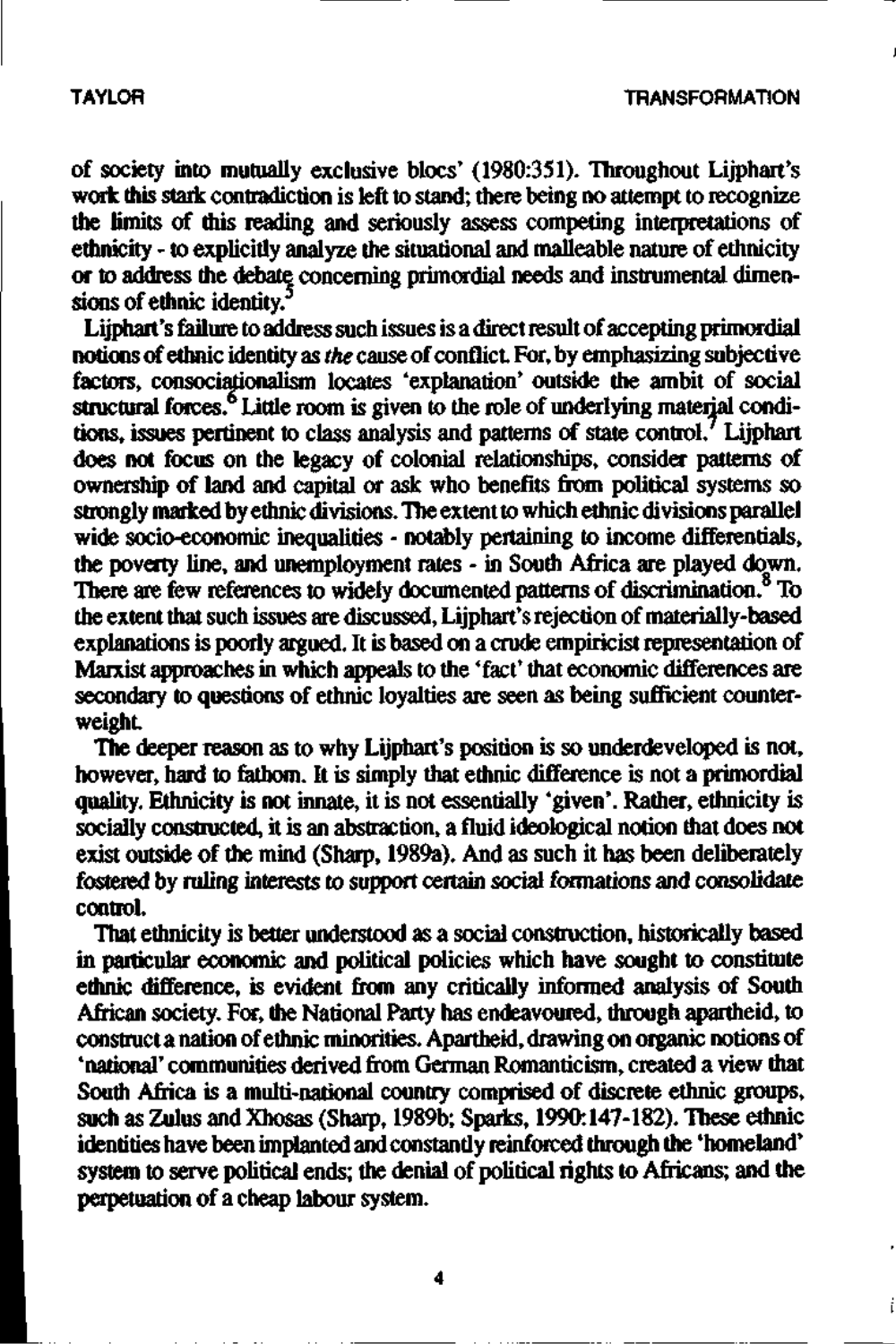From this perspective, the agenda for the social scientist is simple; instead of grounding explanations through recourse to the 'fact' of ethnic identity that 'cannot be wished away' (Lijphart, 1989:22-23), the starting point for analysis should be to ask how ethnicity has arisen, is sustained, and can be changed. Such 'facts' are not 'givens' that can be divorced from their material context but socially constructed under specific historical conditions.

Failing to perceive this, consociationalism's reading of ethnicity does not provide a valid social theoretical basis for understanding deeply-divided societies. When it comes down to it, Lijphart's position lacks explanatory power and can be interpreted as merely resting on employing a formal framework of accommodation with a crude mechanical logic. As Brian Barry puts it, 'Have proportional representation and a grand coalition and you'll become Swiss or Dutch' (1975:395). In this light, to spend time promoting consociationalism as an option for South Africa is not very profitable; there are no solid grounds for believing that it can lead to lasting peace. In fact, to accept and propagate consociationalism is dangerous.

Consociationalism misleadingly denies a common humanity and rejects the view that: 'Political solutions which remove the factors that evoke ethnic identification may produce greater stability than those which explicitly build upon and reinforce such identification' (Kasfir, 1986:14). Instead of attempting to abolish or weaken divisions, ethnic polarization into communal blocs is encouraged, institutionally entrenched and legitimated (Lijphart, 1985:106- 107). The reason segmental autonomy is promoted is to limit the potential of inter-ethnic contact which is seen to invariably erupt into hostility (Lijphart, 1977:88). This is a disturbing position; not only, as Heribert Adam and Kogila Moodley recognize, does this erode 'the middle ground of compromising reformists... on both ends of the spectrum' (1986:206), but it articulates with the language of apartheid. Most ominously, what Lijphart has done, without offering any definite proof, is to accept a basic tenet of apartheid - that ethnic contact leads to friction and therefore segregation must be pursued.  $9$  It is not perhaps surprising then to find Lijphart making statements that appear to offer a defence of National Party policy: 'Ethnic differences are an unalterable fact, and what the government's widely despised policies have succeeded in doing is not to manufacture them artificially but to counteract and soften them artificially' (1989:14).

To take ethnicity, as consociationalism does, as a 'fact' of human existence is to reflect only the entrenchment and reproduction of dominant models of political reality, it fails to see how it has been socially constructed and represents only one among many ideological forms of representation. Until a higher level of theoretical analysis is developed which moves beyond simply attributing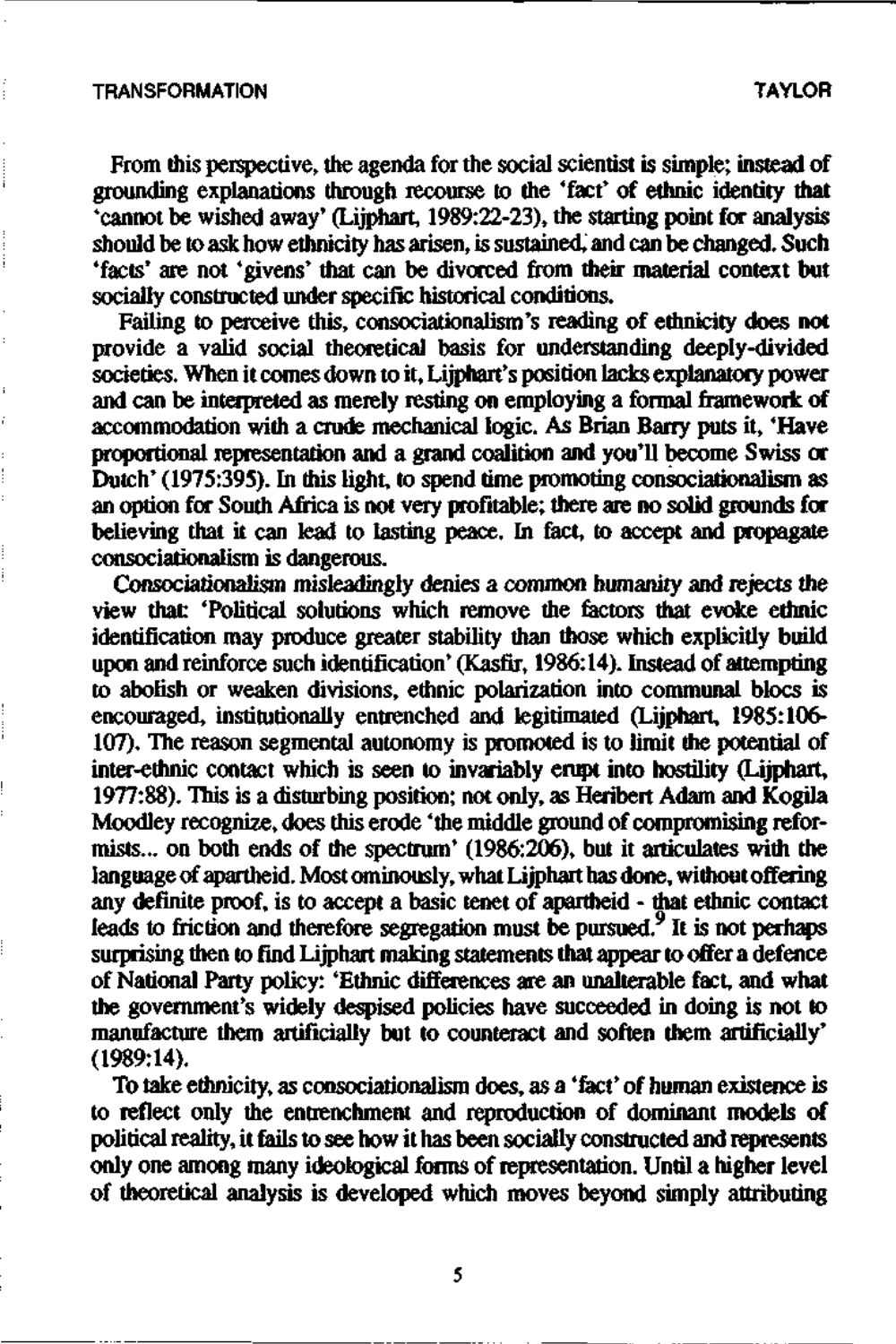ethnicity with a latent logic and shows how specific forms of ethnic consciousness are socially constructed in relation to material conditions (and that can connect with practice), the search for peace is likely to remain elusive. On these grounds alone there is a convincing case for rejecting Lijphart's work. In any event, further objections can be advanced; for, a basic and even more fundamental problem is Lijphart's firm endorsement of the mainstream scientific view of politics.

# **Consociationalism as Pseudo-Science**

To Lijphart the comparative method, along with the experimental, statistical and case-study methods, is 'one of the basic scientific methods' and the task is one 'of establishing empirical relationships among variables' (1971; 1985:88). Thus. Liiphart clearly equates science with empiricism; where, reflecting the canons of behaviouralism, theory is taken as synonymous with making wellfounded empirical generalizations.<sup>1</sup>

The problem, however, is that science cannot be generated from empiricist techniques; primarily because instances of all logically possible combinations of conditions are not available in the study of societies and cause-effect sequences cannot be recreated experimentally. Moreover, such techniques fail to grasp deeper meanings inherent in the 'facts'; the world of appearances does not constitute an adequate basis for social scientific analysis.<sup>1</sup>

It is not hard to see that Lijphart presents consociationalism as an empirical theory of comparative politics which does not employ a case-orientated approach that is sensitive to all the interdependent dimensions of human life and the fact that cases have specific histories and identities. Rather, Lijphart uses a mechanical process of searching for empirical patterns that are taken to have cross-societal commonality. The model of consociationalism and its preconditions are arrived at by inferring causal connections through empirical association on the basis of the single and widely contested case of the Netherlands (1917-1967). Only then, with reference to other presumed Western European consociations and relying more on teasing out the consequences of definition, does the model gain wider currency and the conditions assume empirical generalization. Switching from a descriptive to a normative mode, the nine conditions are then, through a case-by-case approach, related to the study of how consociationalism may fare in plural societies such as South Africa.

Obviously, from a social scientific point of view, the central task for consociationalism revolves around trying to actually establish valid causal relationships. Lijphart's way forward is quite simple. It is tied to the view that 'virtually all social scientific knowledge *is probabilistic* in nature' (Lijphart, 1985:115, italics added). Thus support for consociationalism must be expressed not in terms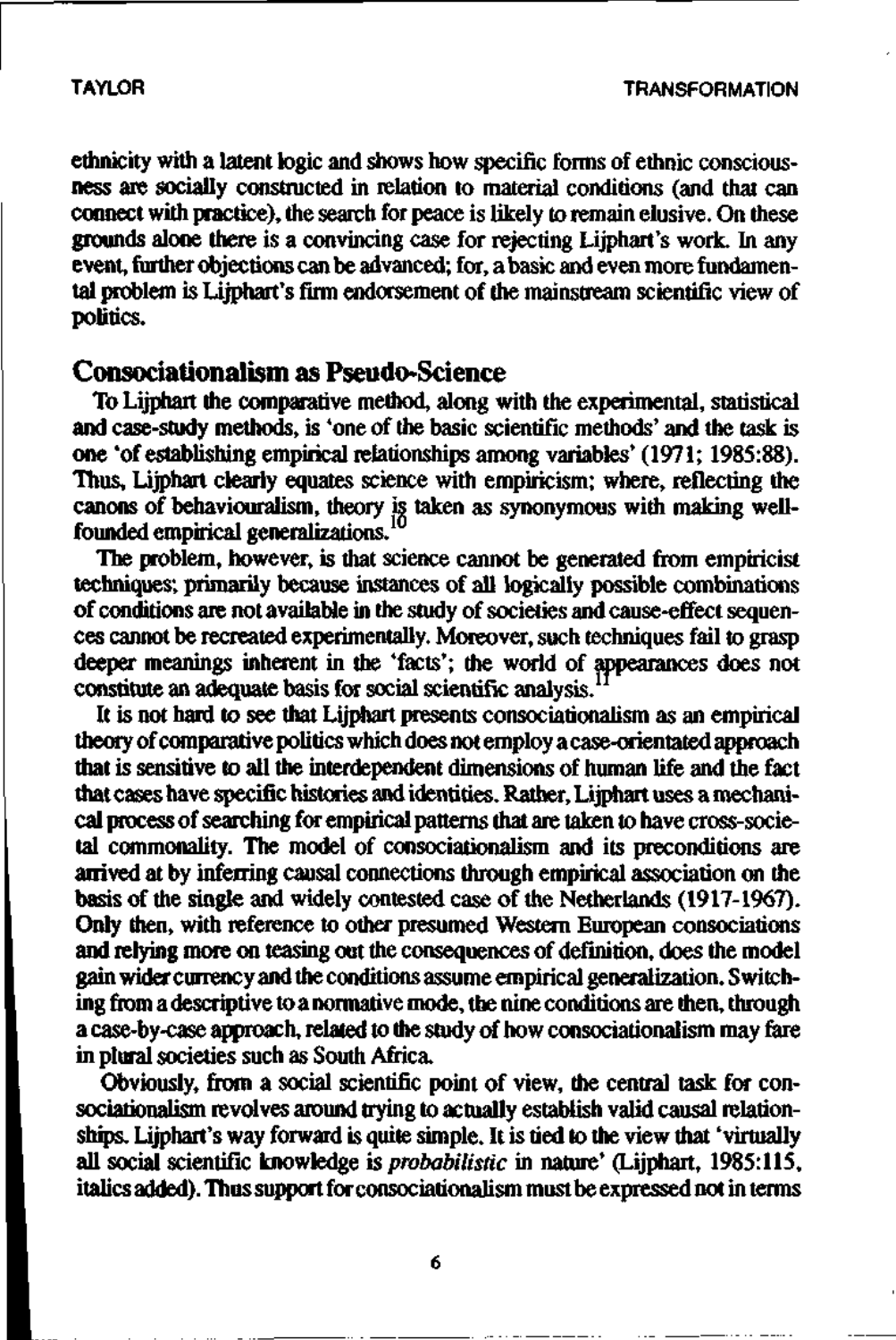of necessity but of probabilities and chance. Throughout his many writings Lijphart tallks of 'perfectly valid *probabilistic* propositions' and *'probable* causal relationships'. Generally, 'consociational democracy has a good *chance* to succeed in a plural society and certainly a much better *chance* than majoritarian democracy' (1985:89, italics added). The nine favourable conditions used to specify the circumstances in which consociationalism can be established and maintained are treated in terms of probabilities. In *Power-Sharing in South Africa* the conditions are linked to a five-point scale for six countries, giving an apparent quantitative basis to determine probabilities (1985:120, table 5.1).

Lijphart's work cannot, however, be assessed in terms of probability. This is because Lijphart fails to appreciate that a relative frequency can only be expressed in terms of probability if the number of cases taken into account is infinite and that a probability is a calculation not based on observable facts. Lijphart's probabilities could only be specified by presupposing laws that go beyond the finite data available. And anyhow probabilities cannot be used to actually explain a particular case.<sup>12</sup> In short, Lijphart's talk of probabilities is non-scientific and therefore meaningless.

Not surprisingly, Lijphart's key variables are not fully operationalized and probabilities are nowhere quantified. This is best shown in Lijphart's graph for 'Probabilities of Success of Two Normative Democratic Models' from *Democracy in Plural Societies* (1977). Here (see Graph I), there is no attempt to discuss how the axis of 'Probability of Success' could be measured. Thus, how are points A, B, C and D to be determined? At what point, for example, does democracy become impossible? These issues are not substantially refined in Lijphart's later works.

Labelling the conditions as 'probabilistic' which are only 'probably' true, dictates that they can never be verified or falsified by observation. Caught in this limbo, open to everything and nothing, it is not surprising that Lijphart's conditions float around as being neither necessary nor sufficient; that scores assigned to the conditions do not actually alter recommendations (Laitin, 1987:265); and that Lijphart is reduced to offering basic Machiavellian maxims, placing an emphasis on how voluntaristic factors of leadership and elite prudence can make the difference (1985:127).

It is evident that the aura of scientific objectivity that surrounds Lijphart's work cannot be upheld; it is unable to offer an adequate level of coherency and fails to deliver valid social scientific knowledge. In sum, consociationalism can- be reduced to a skilful combination of pseudo-scientific techniques to elaborate what are a weakly drawn series of empirical generalizations tied to aprioristic normative notions. For, stripped of its social scientific pretensions, consociationalism represents a controversial value position that reflects deep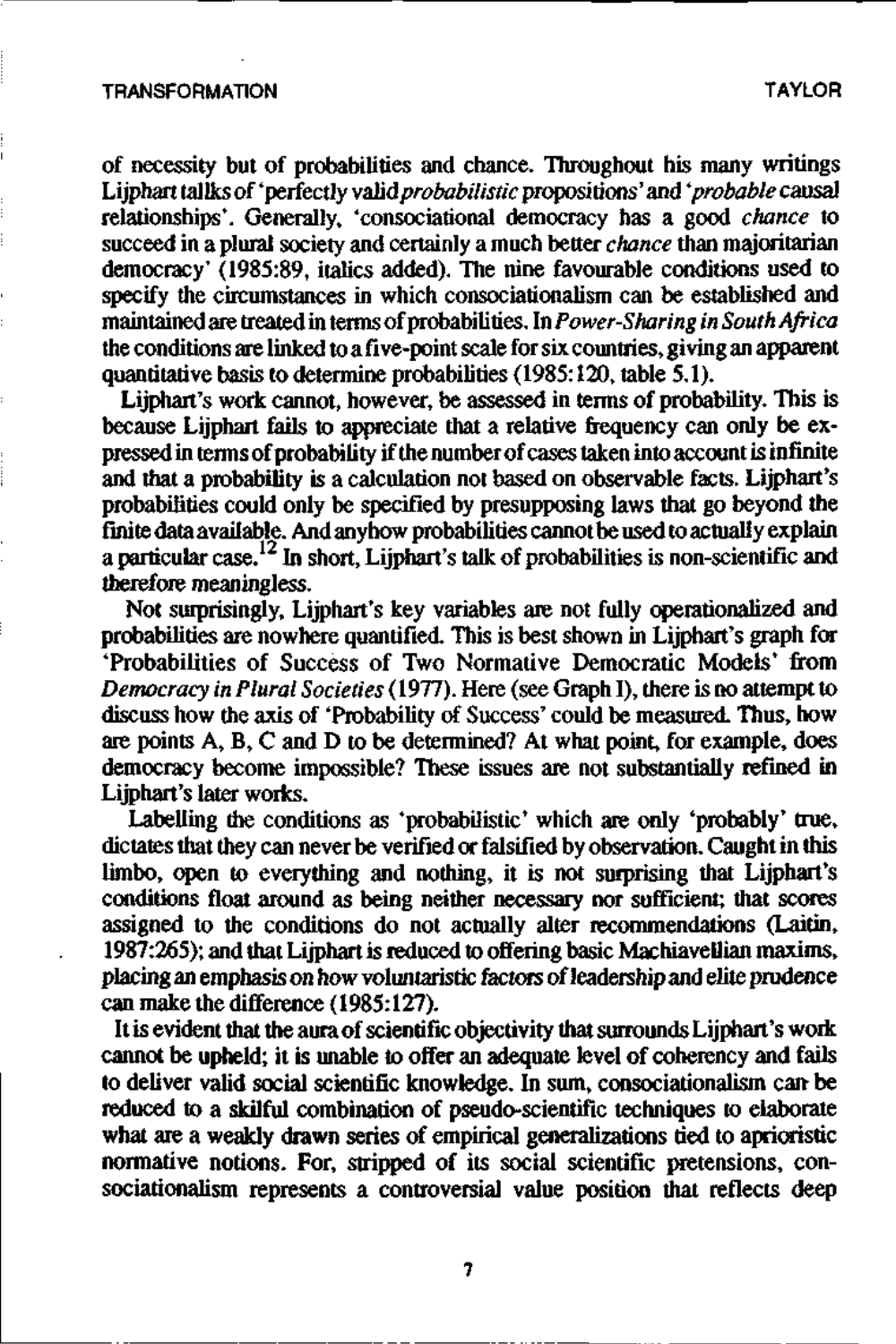

ideological biases. In truth, even use of the term 'democracy' commends certain politically conservative values.<sup>13</sup>

The problem with most discussions of Lijphart's work is that they have been internal critiques that have focused on highlighting weak points and unresolved issues within consociational theory and have not challenged the empiricist method itself.<sup>14</sup> The point has to be made that the mainstream scientific view of politics falls short in providing real knowledge. Empirical generalizations, such as those offered by lijphart, cannot be taken as self-warranting for they fail to provide adequate explanation or prediction. MCP van Schendeien, for example, is right to argue that "The present consociational view has serious shortcomings in the areas of consistent theoretical thinking, logical relationships, meaningful conceptualizations, valid measurements, longitudinal data-sets, and inter-subjective knowledge', but wrong to suggest that 'fresh empirical research' is needed to verify assumptions of consociational theory (1983:26). This is to miss the point that arguments for consociationalism cannot be empirically proven. The way forward must rest not on seeking modification to consociationalism but its outright rejection.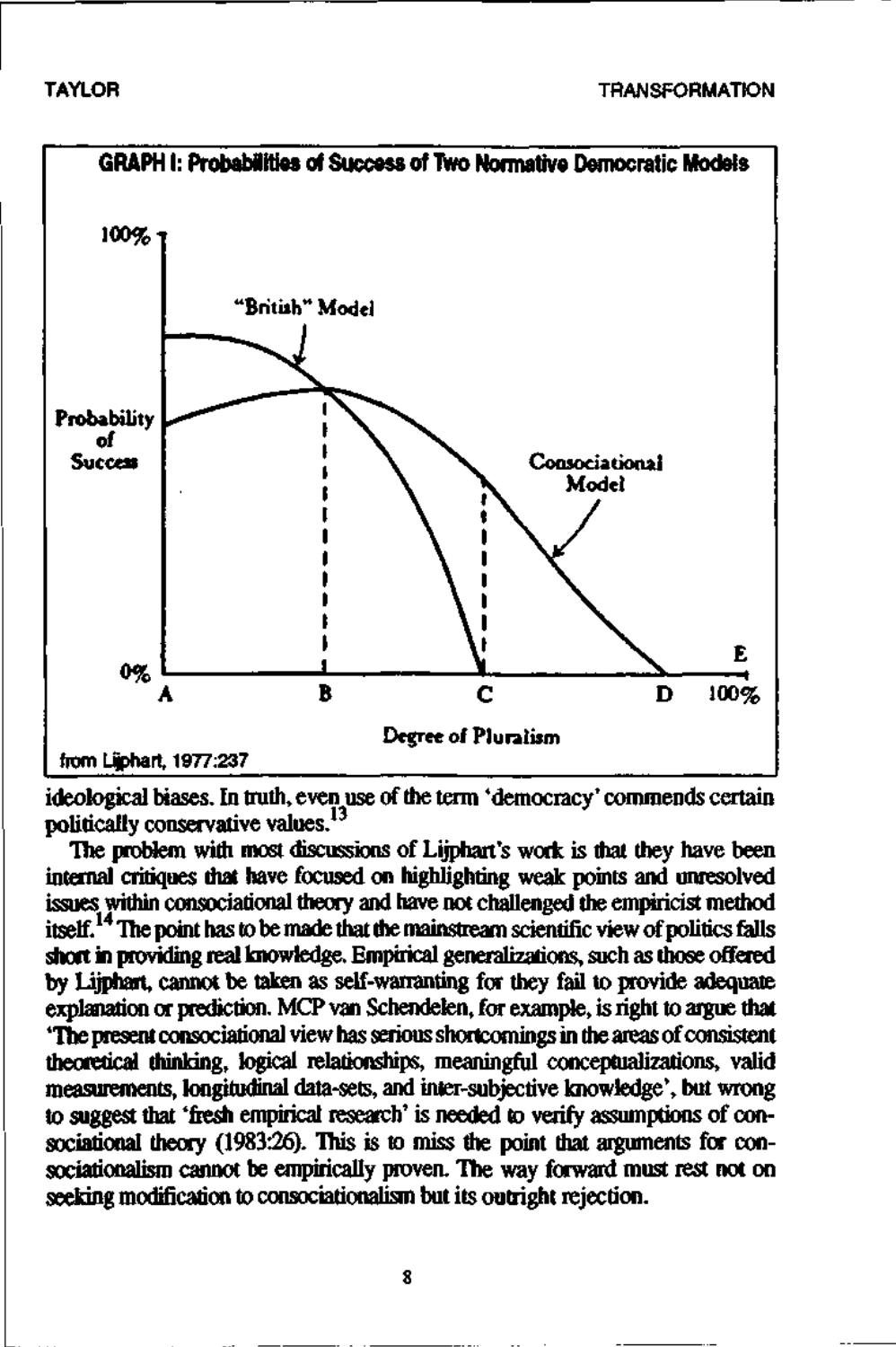$\overline{1}$ 

Ï

# **An Alternative Perspective**

Thus, not only do consociational options overplay ethnicity by attributing to it a specificity and thereby legitimating it but they are advanced on an inadequate conception of the social sciences. These problems are inter-linked and together reflect a far from adequate level of theoretical conceptualization.

What is required is a new approach with a higher level of theoretical sophistication. One that through being empirical, interpretative, and critical escapes the confines of primordialism and simple empiricism.<sup>15</sup> One in which ethnicity is related to underlying material conditions and where the central issue is not seen as trying to accommodate division but of being concerned to break it down and demystify ethnic lines of division. Such a perspective must emphasize the enlightenment function of social research rather than claims for mainstream scientific status. Furthermore, in providing a critical edge to enable the deconstruction of ethnicity it is necessary to recognize the social psychological process of ethnic categorization and understand how cognitive processes may prevent people from becoming aware of their own biases.

As Lijphart's work represents poor social science, he presents a false choice: in South Africa it is not a question of having either the 'British' (Westminster) model or the consociational model of democracy. The path to peace rests more on developing a new theoretical perspective and connecting it to the development of an alternative model of democracy tied to precepts of direct participatory democracy and democratic socialism (Pateman, 1970; Held, 1987). Issues of socio-economic equality and wealth redistribution must be addressed and new democratic structures and policies that stress people's commonality developed. In particular, there is a need to advance strategies of empowerment that enable people to achieve a critical distance from the dominant forms of socialization and institutional control - to thereby challenge and overturn the reading of ethnicity fed by the ideology and practice of apartheid.

#### **NOTES**

**An earlier version of this paper was presented to the First International Congress on Prejudice, Discrimination and Conflict, Jerusalem, 1-4 July 1991.**

- 
- **1. On the initial development of plural society theory, see Fumivall (1939) and Smith (1965). 2. For a detailed critique that shows how consociattonalism has, in fact, been randomly applied,**
- see Halpem (1986).<br>
The belief that ethnicity means the same thing in different settings is widely held. See, for<br>
The belief that ethnicity means the same thing in different settings is widely held. See, for<br>
4. The Afri
- 
- 
- 
- 
- 
-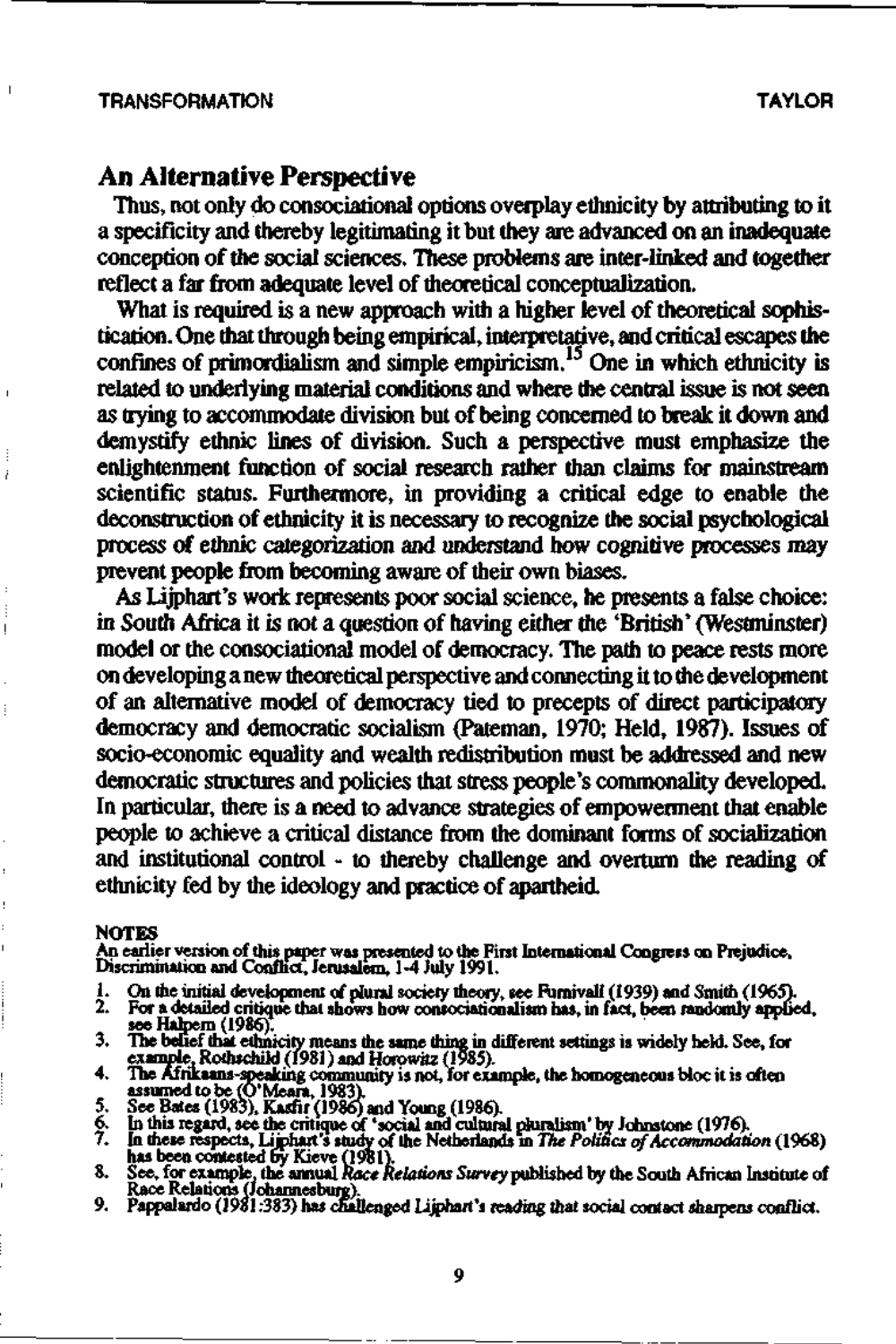- 
- 
- 
- 10. For a full discussion of behaviouralism, see Ricci (1984:144-49).<br>
11. On the limits of empiriciat techniques, see MacIntyre (1971), Willer and Willer (1973),<br>
12. On the pitfalls of probability in empiricism, see Her
- 
- 

| references |  |  |
|------------|--|--|
|            |  |  |

| Adam, H (1990).         | - 'Cohesion and coercion', in H Giliomee and J Gagiano (eds) - The Elusive<br>Search for Peace: South Africa, Israel and Northern Ireland (Cape Town:<br>Oxford University Press/IDASA).                                                   |
|-------------------------|--------------------------------------------------------------------------------------------------------------------------------------------------------------------------------------------------------------------------------------------|
|                         | Adam, H and K Moodley (1986) - South Africa Without Apartheid; dismantling racial domination<br>(Cape Town: Maskew Miller Longman).                                                                                                        |
| Barry, B (1975)         | - 'The consociational model and its dangers', in European Journal of<br>Political Research, 3(4).                                                                                                                                          |
| <b>Bates, R (1983)</b>  | - 'Modernization, ethnic competition, and the rationality of politics in<br>contemporary Africa', in D Rothchild and V A Olorunsola (eds) - State<br>Versus Ethnic Claims: African policy dilemmas (Boulder, Colorado:<br>Westview Press). |
|                         | Bemstein, R J (1976) - The Restructuring of Social and Political Theory (London: Methuen).                                                                                                                                                 |
| Daalder, H (1974).      | - 'The consociational democracy theme', in World Politics, 26(4).                                                                                                                                                                          |
| Furnivall, J.S. (1939)  | - Netherlands India: A Study of Plural Economy (Cambridge: Cambridge<br>University Press).                                                                                                                                                 |
| Graziano, L (1980)      | - 'The historic compromise and consociational democracy: toward a "New<br>Democracy?"', in International Political Science Review, 1(3).                                                                                                   |
| Greenberg, S (1980)     | - Race and State in Capitalist Development: South Africa in comparative<br><i>perspective</i> (Johannesburg: Ravan Press).                                                                                                                 |
|                         | Halpern, S M (1986) - 'The disorderly universe of consociational democracy', in West European<br>Politics, 9(2).                                                                                                                           |
| Held, D (1987)          | - Models of Democracy (Oxford: Polity Press).                                                                                                                                                                                              |
|                         | Hemandez-Cela, C (1973) - 'Probability in empiricism and science', in Willer and Willer.                                                                                                                                                   |
|                         | Horkheimer, M (1972) - Critical Theory (New York: The Seabury Press).                                                                                                                                                                      |
|                         | Horowitz, D L (1985) - Ethnic Groups in Conflict (Berkeley: University of California Press).                                                                                                                                               |
|                         | Johnstone, F A (1976) - Class, Race and Gold: a study of class relations and racial discrimination<br>in South Africa (London: Routledge and Kegan Paul).                                                                                  |
| <b>Kastir, N (1986)</b> | - 'Explaining ethnic political participation', in ME Doro and NM Stultz (eds) -<br>Governing in Black Africa (New York and London: Africana Publishing).                                                                                   |
| Kieve, R A (1981)       | - 'Pillars of sand: a Marxist critique of consociational democracy in the<br>Netherlands', in Comparative Politics, 13(3).                                                                                                                 |
| Laitin, D D (1987)      | - 'South Africa: violence, myths, and democratic reform', in World Politics,<br>39(2).                                                                                                                                                     |
| Lijphart, A (1968)      | - The Politics of Accommodation: pluralism and democracy in the Netherlands<br>(Berkeley: University of California Press).                                                                                                                 |
| Lijphart, A (1971)      | - 'Comparative politics and the comparative method', American Political<br>Science Review, 65(3).                                                                                                                                          |
| Lijphan, A (1977)       | - Democracy in Plural Societies: a comparative exploration (New Haven: Yale<br>University Press).                                                                                                                                          |
| Lijphart, A (1985)      | - Power-Sharing in South Africa (Berkeley: Institute of International Affairs).                                                                                                                                                            |
| Lijphan, A (1989)       | - 'The ethnic factor and democratic constitution-making in South Africa', in<br>EJ Keller and L Picard (eds) - South Africa in Southern Africa: domestic change<br>and international conflict (Boulder and London: Lynne Rienner).         |
| MacIntyre, A (1971)     | - 'Is a science of comparative politics possible?', in Against the Self-Images<br>of the Age: essays on ideology and philosophy (London: Duckworth).                                                                                       |
| Mayer, P (1975)         | $\sim$ Class, status, and ethnicity as perceived by Johannesburg Africans', in L<br>Thompson and J Butler (eds) - Change in Contemporary South Africa<br>(Berkeley and Los Angeles: University of California Preas).                       |